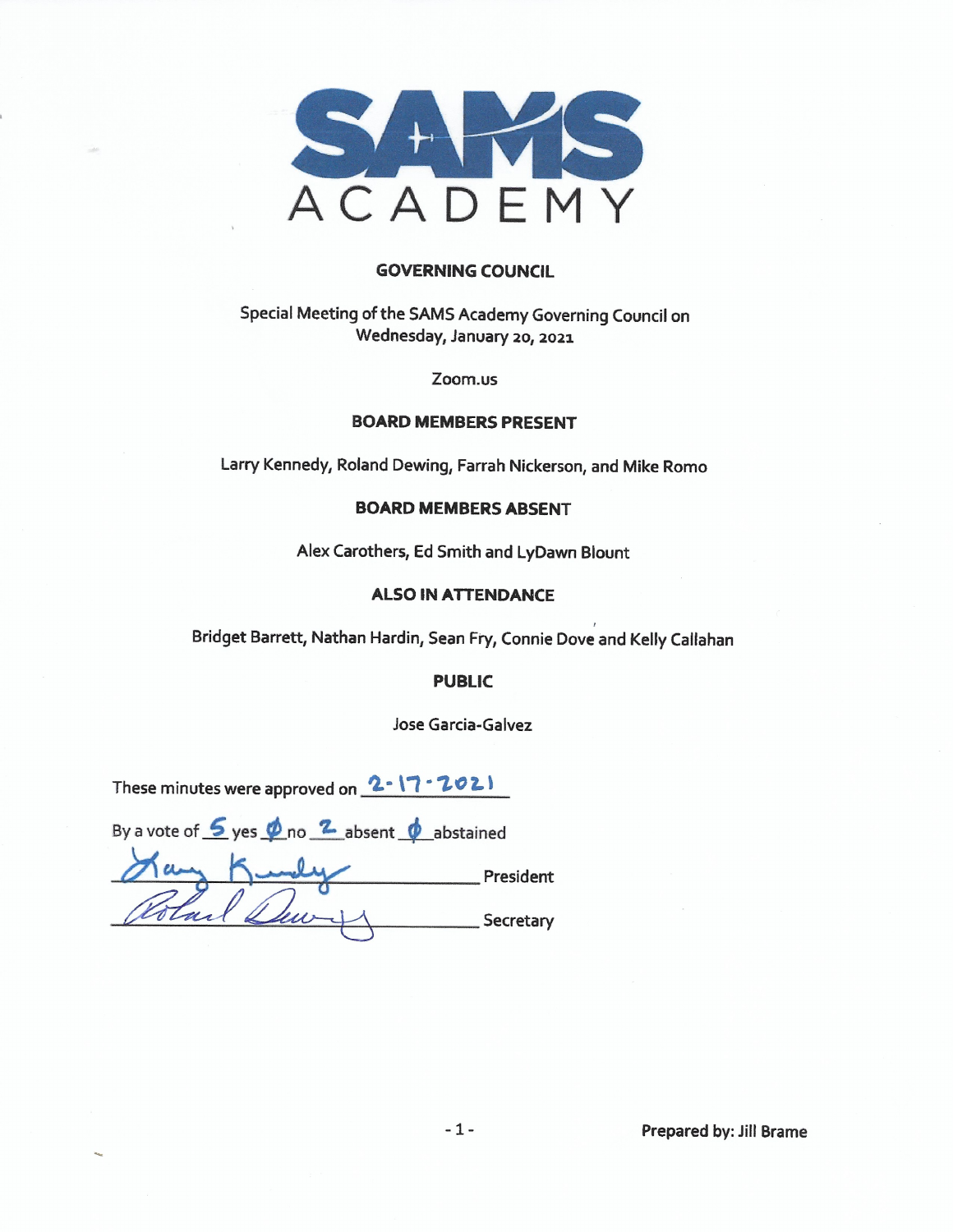# **I. Call to Order**

Larry Kennedy called to order the Regular Meeting of the Governing Council for the Southwest Aeronautics, Mathematics, and Science Academy on January 20, 2021 at 4:30 PM on zoom.us.

### **A. Roll Call**

Larry Kennedy asked Jill Brame to call roll. Jill Brame called Roland Dewing, Farrah Nickerson, Mike Romo, and Larry Kennedy. LyDawn Blount, Ed Smith, and Alex Carothers were absent.

### **B. Adoption of the Agenda\***

Larry Kennedy asked for a motion to approve the agenda. Farrah Nickerson made a motion to approve the agenda. Mike Romo seconded the motion. Larry Kennedy called for a roll call vote to approve the agenda. Jill Brame called Roland Dewing, Farrah Nickerson, and Mike Romo, and Larry Kennedy; all voted yes. The motion carried unanimously.

### **C. Review/Approval of Minutes from December 16, 2020\***

Larry asked for a motion to approve the Minutes from the December 16 special meeting. Farrah Nickerson made a motion to approve the minutes. Roland Dewing seconded the motion. Larry Kennedy called for a roll call vote to approve the minutes from December 16, 2020. Jill Brame called Roland Dewing, Farrah Nickerson, and Mike Romo, and Larry Kennedy; all voted yes. The motion carried unanimously.

### **D. Review/Approval of Minutes from January 5, 2021\***

Larry asked for a motion to approve the Minutes from the November 19regular meeting. Farrah Nickerson made a motion to approve the minutes. Mike Romo seconded the motion. Larry Kennedy called for a roll call vote to approve the minutes from January 5, 2021. Jill Brame called Roland Dewing, Farrah Nickerson, and Mike Romo, and Larry Kennedy; all voted yes. The motion carried unanimously.

### **E. Review/Approval of Minutes from January 14, 2021\***

Larry asked for a motion to approve the Minutes from the November 19regular meeting. Farrah Nickerson made a motion to approve the minutes. Mike Romo seconded the motion. Larry Kennedy called for a roll call vote to approve the minutes from January 14, 2021. Jill Brame called Roland Dewing, Farrah Nickerson, and Mike Romo, and Larry Kennedy; all voted yes. The motion carried unanimously.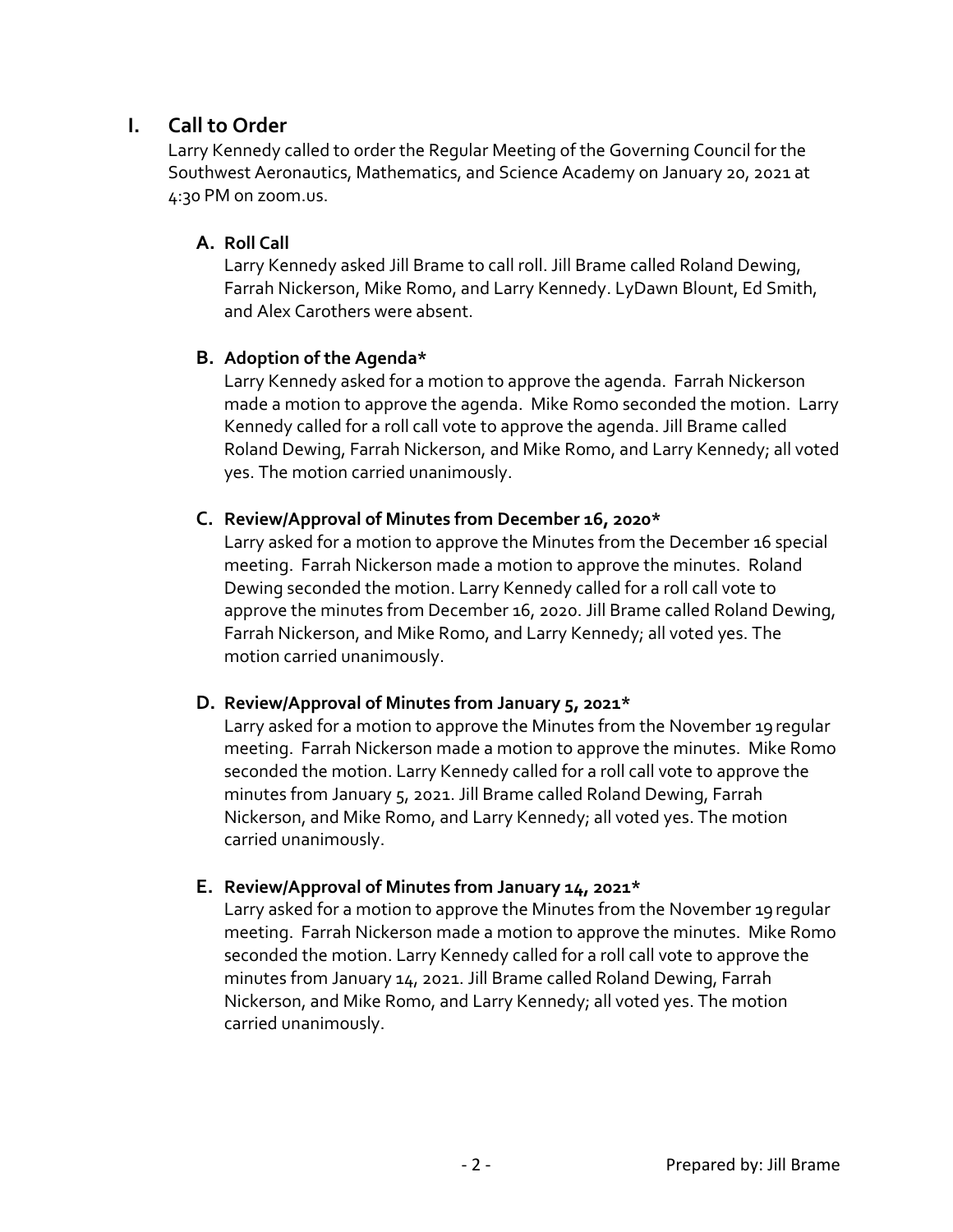### **II. Closed Session**

 **A. Real Property Acquisition, pursuant to NMSA 1978, Section 10-15-1(H)(8).** 

None.

## **III. Open Session**

**A. Action on matters discussed in Closed Session**

No closed session.

## **IV. Public Comment**

None.

# **V. Administrative Update**

# **A. Student Achievement Update**

Bridget Barret presented data on first semester student performance from Edgenuity. She also informed the board that there is discussion from PED that school may return to in-person learning by the end of the school year.

# **B. Safe School Plan Update**

Jill Brame explained that the safe school plan has been turned into the state for the initial rating. Before the final copy is due, the governing council will need to approve. She also informed the GC that Mike Romo has been looking through it as well.

# **C. 2019-2020 PED Site Visit Report and Update**

Jill Brame told the board that a report on the January 2020 site visit was sent and overall the school did well. She is working on the requests and will return by February 5.

# **VI. Ongoing Business Matters**

### **A. Aviation Program Update**

Nathan Hardin reported the following:

- \* N739HK is flying well, but cold weather has cancelled a couple flights.
- \* Ground classes are going well and will be focused on recreational written tests.

\* Social media posts and other media are doing well and bringing more exposure to the school.

\* The avionics upgrades are still pending as he works around the student flying schedule.

\* Many students are about to begin flying.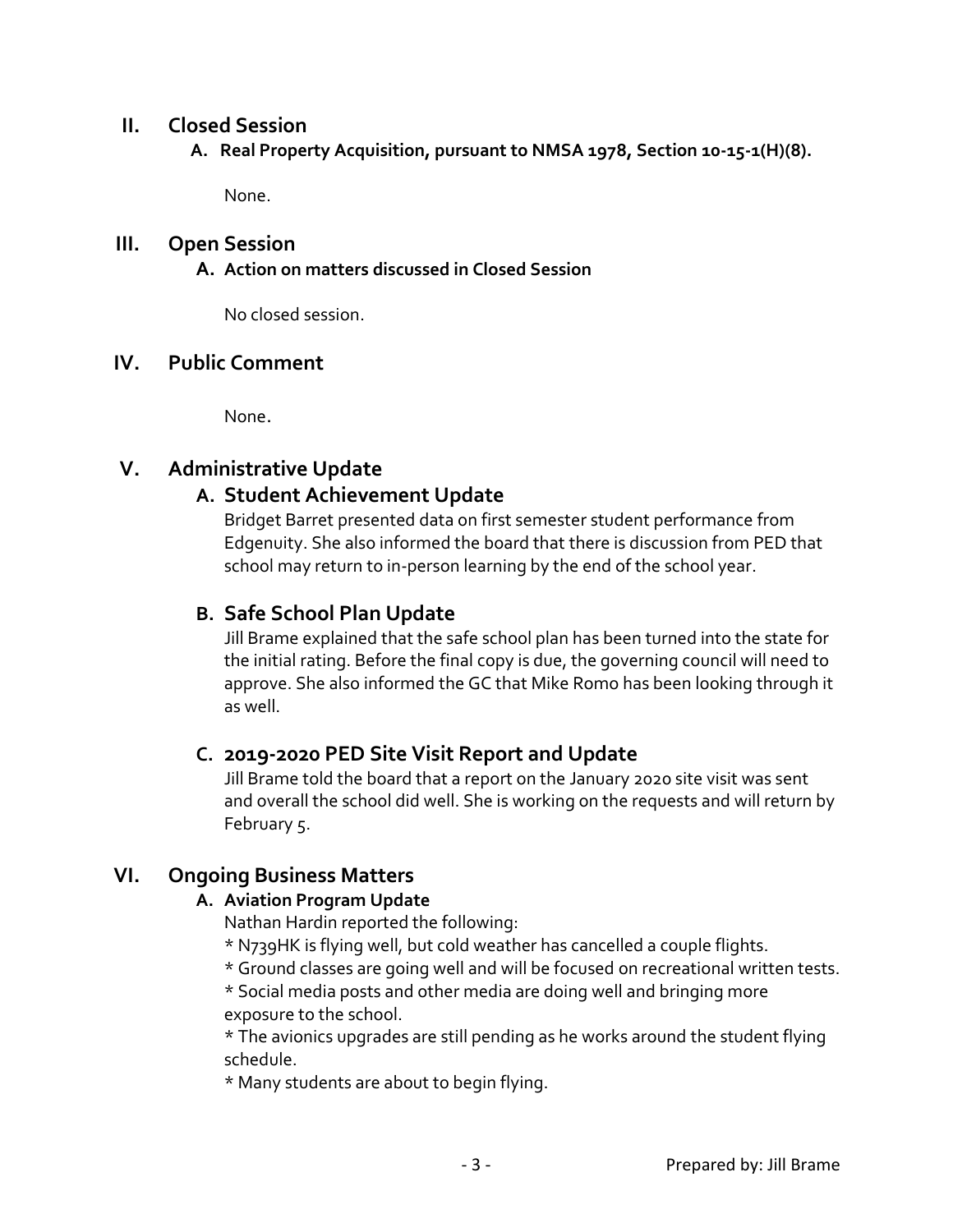### **B. Facility Committee**

Larry Kennedy informed the board that the facility committee has not met. Connie Dove reminded of the extension on the land. She also said that the civil engineer is working with the city.

## **VII. Governing Council Development**

### **A. Presentation from Kelly Callahan PCSNM**

Kelly Callahan said she received the most current head administrator from Larry Kennedy. She said the evaluation they have is good. She wants to add the "how" of what the head administrator is doing. She will make an instrument to use to work through the evaluation process, which will take place throughout the spring.

### **VIII. New Business Matters**

### **A. 2021 Open Meetings Resolution\***

Larry Kennedy explained that this Open Meeting resolution moves the regular meeting to the third Wednesday at 4:30pm. Farrah Nickerson made a motion to approve the Open Meetings Resolution. Roland Dewing seconded the motion. Larry Kennedy called for a roll call vote to approve the Open Meetings Resolution. Jill Brame called Roland Dewing, Farrah Nickerson, and Mike Romo, and Larry Kennedy; all voted yes. The motion carried unanimously.

# **B. eRate CAT 2 funding\***

Jill Brame explained that this funding will cover the cost of new switches for the school. The form presented needs to be signed by Larry Kennedy to accept the money. Farrah Nickerson made a motion to approve the acceptance of the CAT 2 eRate money. Mike Romo seconded. Larry Kennedy called for a roll call vote to approve the eRate CAT 2 Funding. Jill Brame called Roland Dewing, Farrah Nickerson, and Mike Romo, and Larry Kennedy; all voted yes. The motion carried unanimously.

# **IX. Finance Report**

### **A. Business Office Operation Update**

Sean Fry reported that the finance committee met before the board meeting. He also reported:

- \* Revenues are 54% of budget.
- \* Expenditures are 44.4% of the budget

### **B. Voucher Approvals\***

Larry Kennedy said that the Finance Committee recommends the check register. Larry Kennedy called for a motion to approve the vouchers. Farrah Nickerson made a motion to approve the vouchers. Mike Romo seconded the